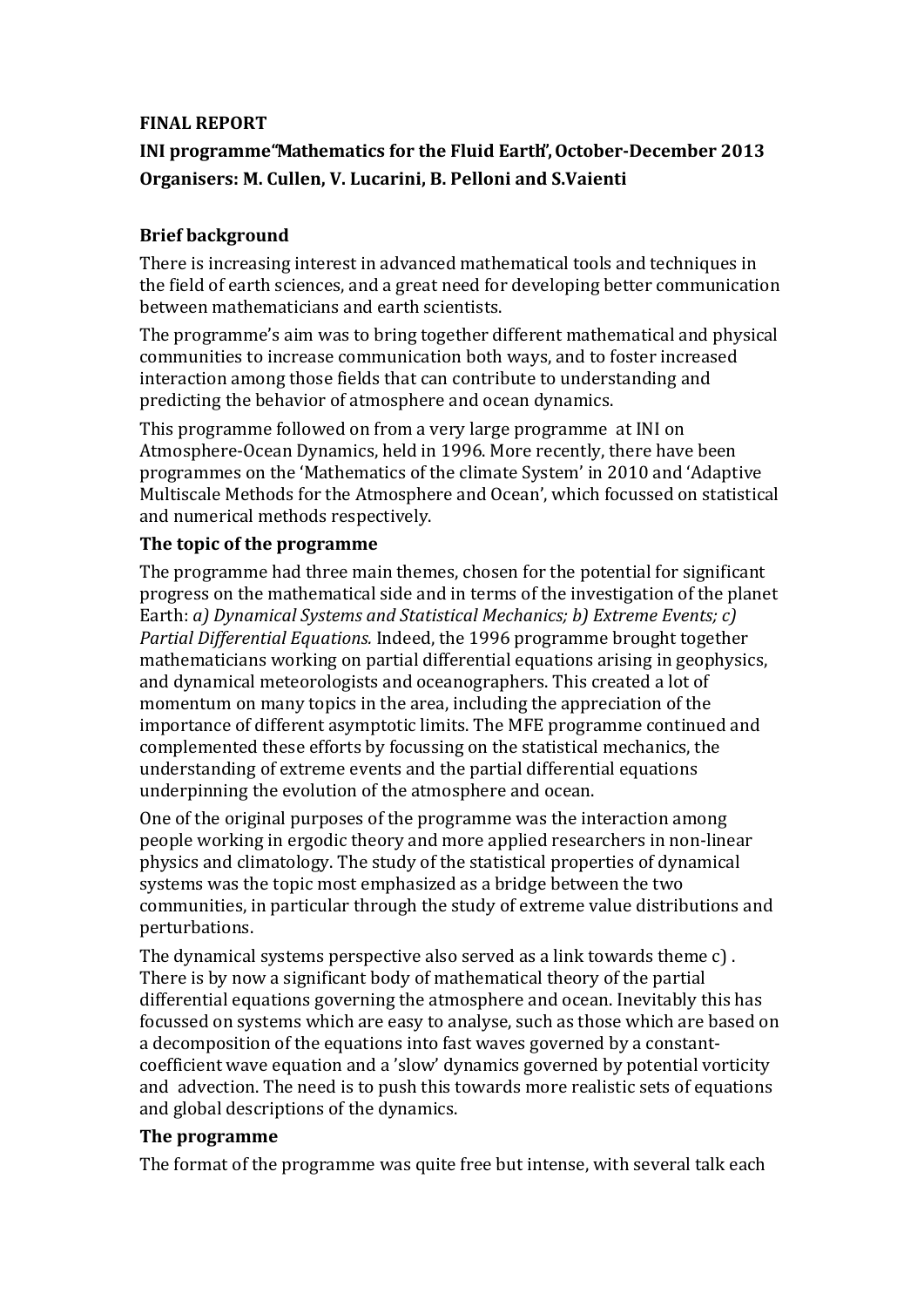week, series of talks by one speaker on a specific topic ( or example by I. Gallagher and V. Lucarini) and two thematic workshops, plus two satellite workshop before and after the programme itself.

The first workshop focused on extreme events, but several experts in the theory of partial differential equations relevant to meteorology and oceanography were invited as participants, together with geophysical fluid dynamics experts. A second workshop was organised specifically on the latter theme, and was well attended by both mathematicians and dynamicists.

The first satellite workshop, in preparation for the programme, took place in Reading (Jan 2013) and focused on "Non‐equilibrium Statistical Mechanics and the Theory of Extreme Events in Earth Science**".**The second one, titled "Mathematics for the Fluid Earth" and more wide ranging in topics, took place at the LMS in London (February 2014). It was intended as an opportunity for key scientists who had not been able to attend the main programme. Highlights were the presence at this workshop of Gallavotti, Dijkstra and Saint‐Raymond.

#### **Scientific outcomes**

Considerable progress was reported during the programme in the analysis of multiscale systems using time averaging and showing convergence or good approximation to asymptotic limit solutions. Examples were given in the expository lectures by Gallagher (Paris 7) and in the work of Cheng (Surrey) and Wingate (Exeter).

The need to study asymptotic limits on scales larger than the deformation radius (often called the semi‐geostrophic limit) was widely recognised. In this regime the unbalanced motion takes the form of inertial rather than gravity waves (Zeitlin, Vanneste). The asymptotic limit solutions do not compromise the thermodynamics, which is very important for studying large‐scale circulations. However, the decomposition into slow dynamics and fast waves governed by a constant coefficient wave equation is no longer possible. The wider recognition of this issue will hopefully lead to progress in this area. There was substantial interest in the study of the slow dynamics in the semi‐geostrophic limit. There were a number of useful informal discussion sessions on the applicability of the semi‐geostrophic equations. While they explain the coherent structures that are observed in this regime in the atmosphere and ocean, they do not explain the breakdown into stratified turbulence or other motions that occurs on smaller scales. Other sets of equations have to be used to do this. Progress in the study of the semi‐geostrophic equations has primarily been in the special case of constant rotation, which is not an appropriate assumption in this regime in the atmosphere, though it is relevant in the ocean. In that case, rigorous results have been obtained by optimal transport, and a new form of relaxed solution, widening the physical applicability of the results, was presented by Feldman and Tudorascu. Useful discussions took place involving also Rubtsov and Lopes‐Filho on extending the theory to the variable rotation case and on proving uniqueness of the solutions. The latter is required to allow the semi‐geostrophic solutions to be used as limits of the Euler equations.

Another approach to this topic was studied by Oliver and Vasylkevyich. They used direct approximation of Hamilton's principle to derive limit equations in the same regime, which have higher regularity than solutions of the semi‐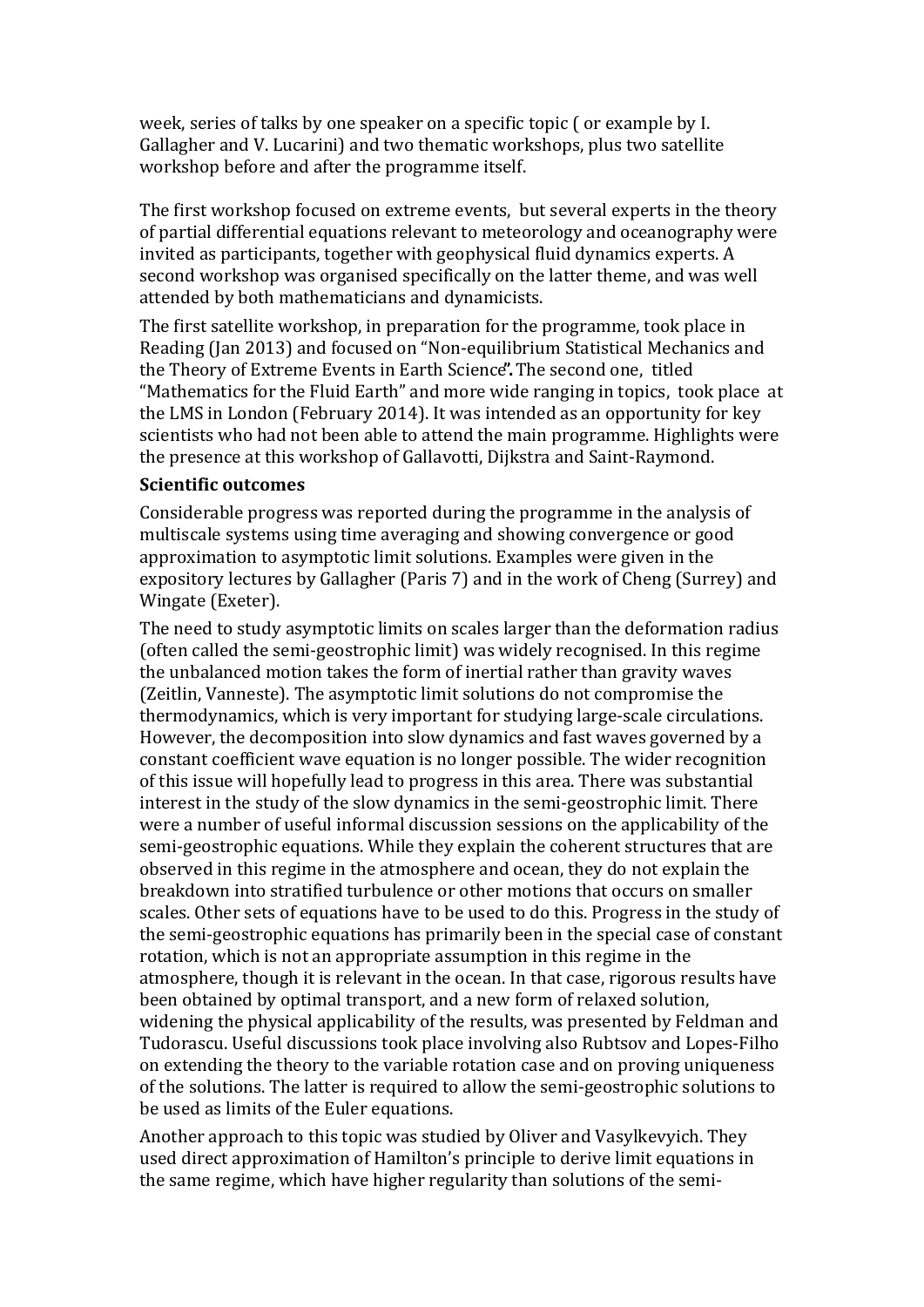geostrophic system. While the resulting equations cannot always be written in physical space, they can still be shown to approximate the solutions of the Euler equations. It is not yet clear whether this approach can be used to generate the frontal solutions that the semi‐geostrophic equations generate.

A different theme much emphasised during the programme are statistical properties of dynamical systems. This was particularly considered according to the following viewpoints:

 A] To show that a deterministic dynamical systems exhibits (probabilistic) limit theorems when it has strong mixing properties and relaxes to its invariant state. During the workshop a lot of attention was brought to one of these limit theorems, namely the *extreme value distributions (EVD)*. Contributions by Ghil, Faranda, Freitas and Freitas, Holland, Lucarini, Kuna, showed the wide range of applications of extreme value theory to dynamical systems and two aspects were particularly stressed:

 (i) the clustering of exceedances for observables along orbits visiting the neighborhood of periodic points (Freitas‐Freiteas, Faranda). This leads to the introduction of the *Extremal Index* (EI), which is a parameter that quantifies the amount of clustering and that, together with the usual behavior around generic points, gives a complete description of the asymptotic distributions in all the regions of the phase space.

(ii) the application of the EVD to dynamical systems with some sort of weak hyperbolicity (e.g. Henon's attractors), and the use of more general observables (with respect to those usually invoked at item (i) and related to local recurrences), with the aim to explore the geometrical properties of the attractors and the relationship with other dynamical indicators like the Lyapunov exponents and the entropy (Kuna, Holland, Lucarini). This could have more concrete applications to meteorology as shown by Ghil and Faranda‐Vaienti; the latters presented a very efficient tool to analyze climate time series throughout the EVT and whenever the signal is thought to be affected by observational noise (see point B below).

Another statistical property was the object of talks and discussions, namely the decay of correlations, that constitutes the first step to prove limit theorems like the central limit theorems, the weak‐invariance principle, the large deviations etc. It is interesting to observe that this topic was mostly considered and investigated according to the second approach which for simplicity of expositions we could call perturbed dynamical systems and which is the object of the next item. Entropy production was also at the center of discussions due to various contributions to this field by Lucarini and Ruelle.

B] Perturbing a dynamical system would address several questions. The response of the systems to the perturbation, its parametric dependence on the latter, its stability and the (eventual) return to the original configurations were considered and exposed by V Baladi from a mathematical point of view and by Lucarini and Ruelle with a more physical perspective. The *linear response* was one of the more unifying topics of the workshop and a few works will surely arise from those discussions.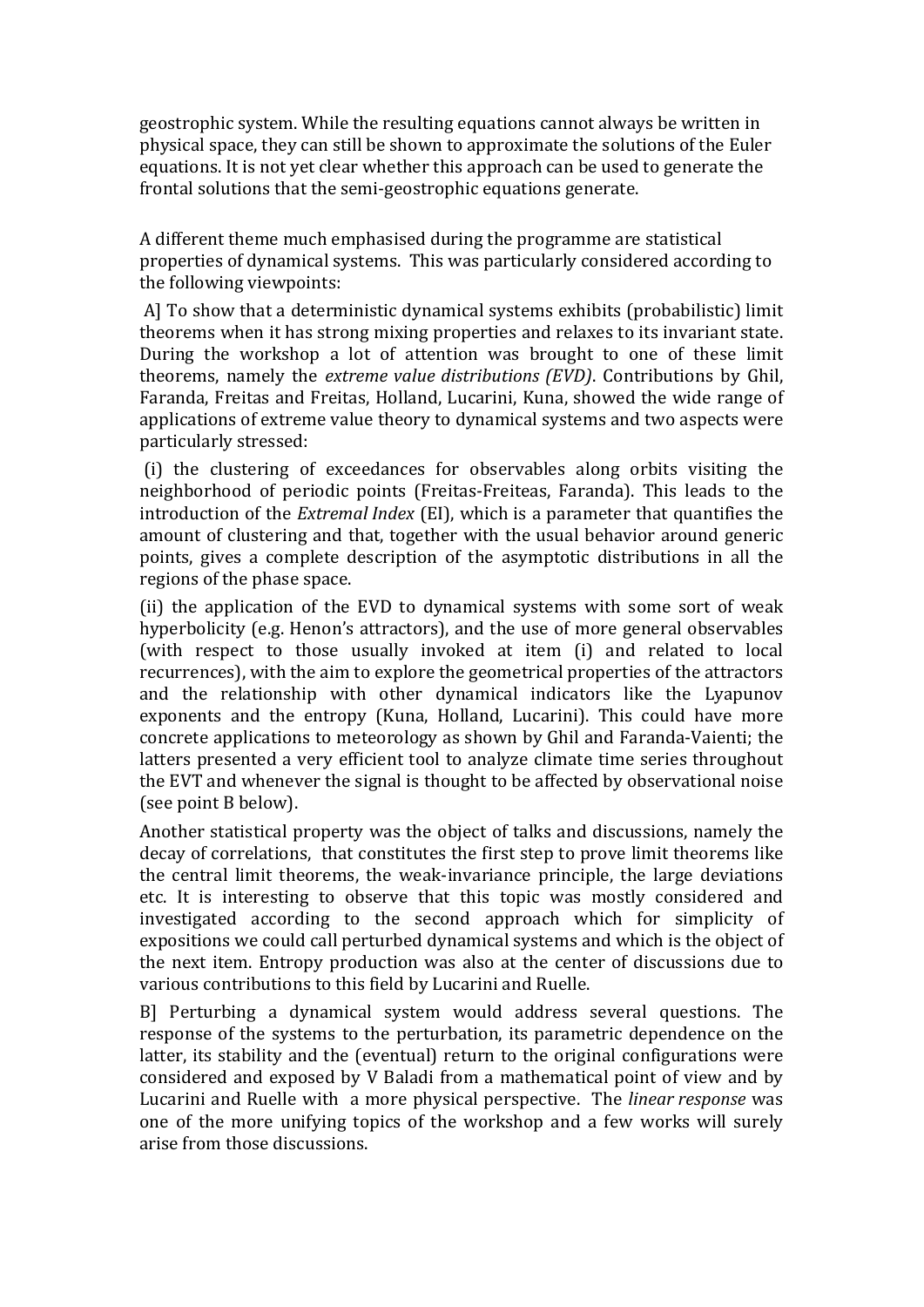Random dynamical systems and sequential dynamical systems were also treated, in particular by Vaienti and Aimino. In the context of randomly perturbed systems, two results have been presented, the first concerning the proof of extreme value distributions under observational noise (see also above), and the second about annealed and quenched limit theorems for random expanding systems. In the context of sequential dynamical systems, Vaienti presented the proof of polynomial decay for the loss of memory in the case of Pomeau‐ Manneville like maps with perturbed slopes, and Aimino announced the proof of concentration inequalities for the sequential systems studied by Conze and Raugy. Other statistical approaches to dynamical systems were presented by Beck and Rondoni, in particular to discuss stochastic models of quantum liquids and their connections to the statistical mechanics of 2‐dimensional turbulence.

We summarise our assessment of the results of the programme with the following quotation by D Ruelle about the impact of low‐dimensional dynamical systems for the understanding of more complex systems. His last sentence is beautiful synthesis of what happens at Newton and we hope this experience will be repeated in the future.

"*The theory of smooth dynamical systems, especially ergodic aspects, …needs reliable general conceptual tools, in spite of its limitation. (Only certain classes of dynamical systems are rigorously understood, hyperbolic systems being most important from the present viewpoint, and it is not always easy to guess what results proved for hyperbolic systems have greater applicability. Nevertheless, a combination of mathematical work and computer testing gives rather convincing results). To summarize: the present program has put together two somewhat distant scientific areas, in a way that makes perfect sense, but need not be easy to realize. This challenge has been met in a very satisfactory way by the MFE program*."



**Figure 1: The extremes of the observable A(x) for a dynamical system possessing attractor Ω can be studied by looking at the geometry of the intersection between the attractor and the level sets of A(x).**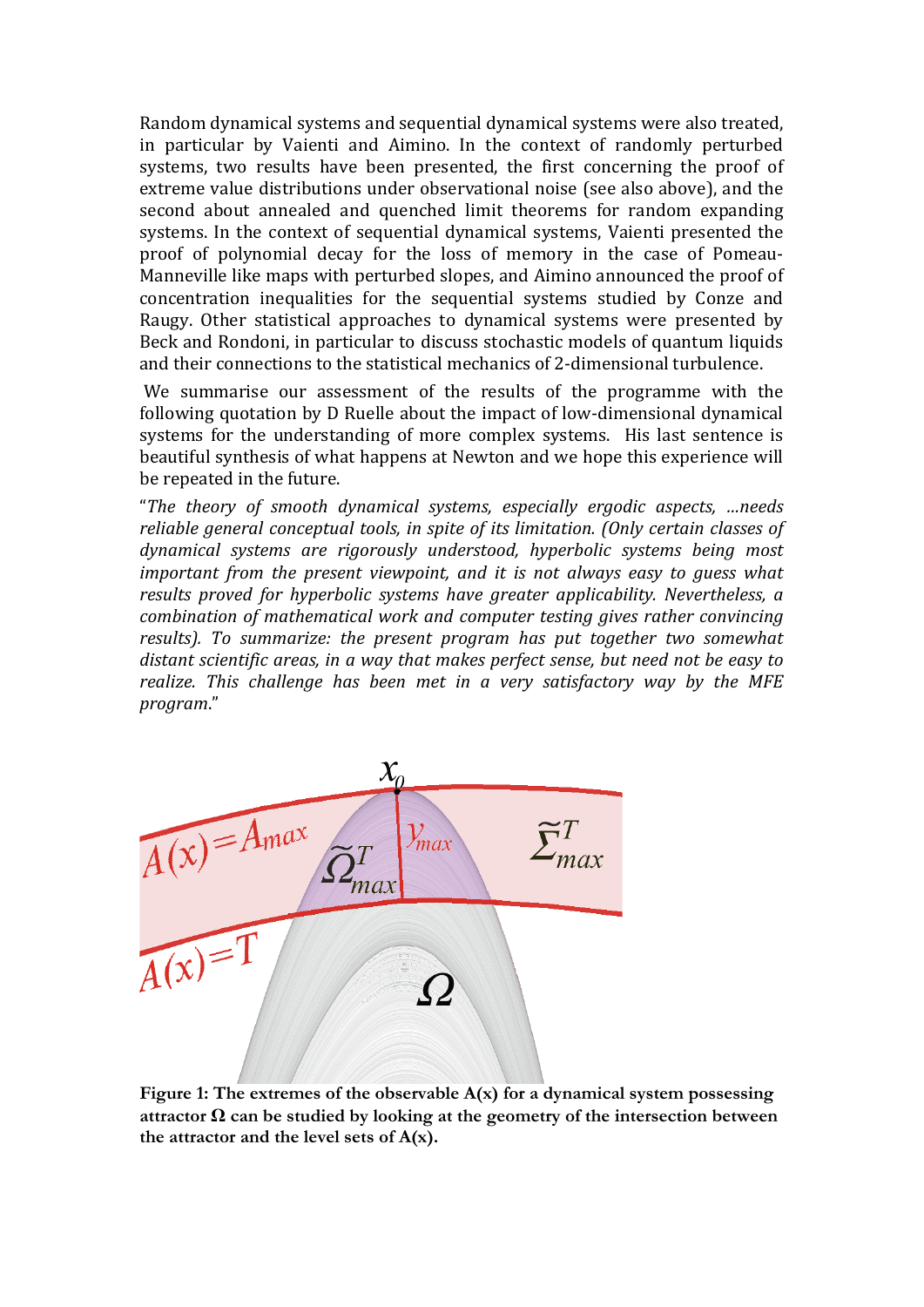

**Figure 2: Using the Ruelle Response theory, it is possible to construct the Green function describing the response of the globally averaged surface temperature to**  increasing CO<sub>2</sub> concentrations.

### **Highlights and resulting collaborations**

*Submitted Papers:*

C. Beck, Phys. Rev. Lett. 111, 231801 (December 2013)

Bin Cheng, "Improved Accuracy of incompressible approximations of compressible Euler equations", submitted (and on ArXiv)

Yong Li And Paul D. Williams, Analysis Of The Raw Filter In Composite‐Tendency Leapfrog Integrations, submitted to *Journal Of Computational Physics*

Javier Amezcua And Paul Williams, The Composite‐Tendency Raw Filter In Semi‐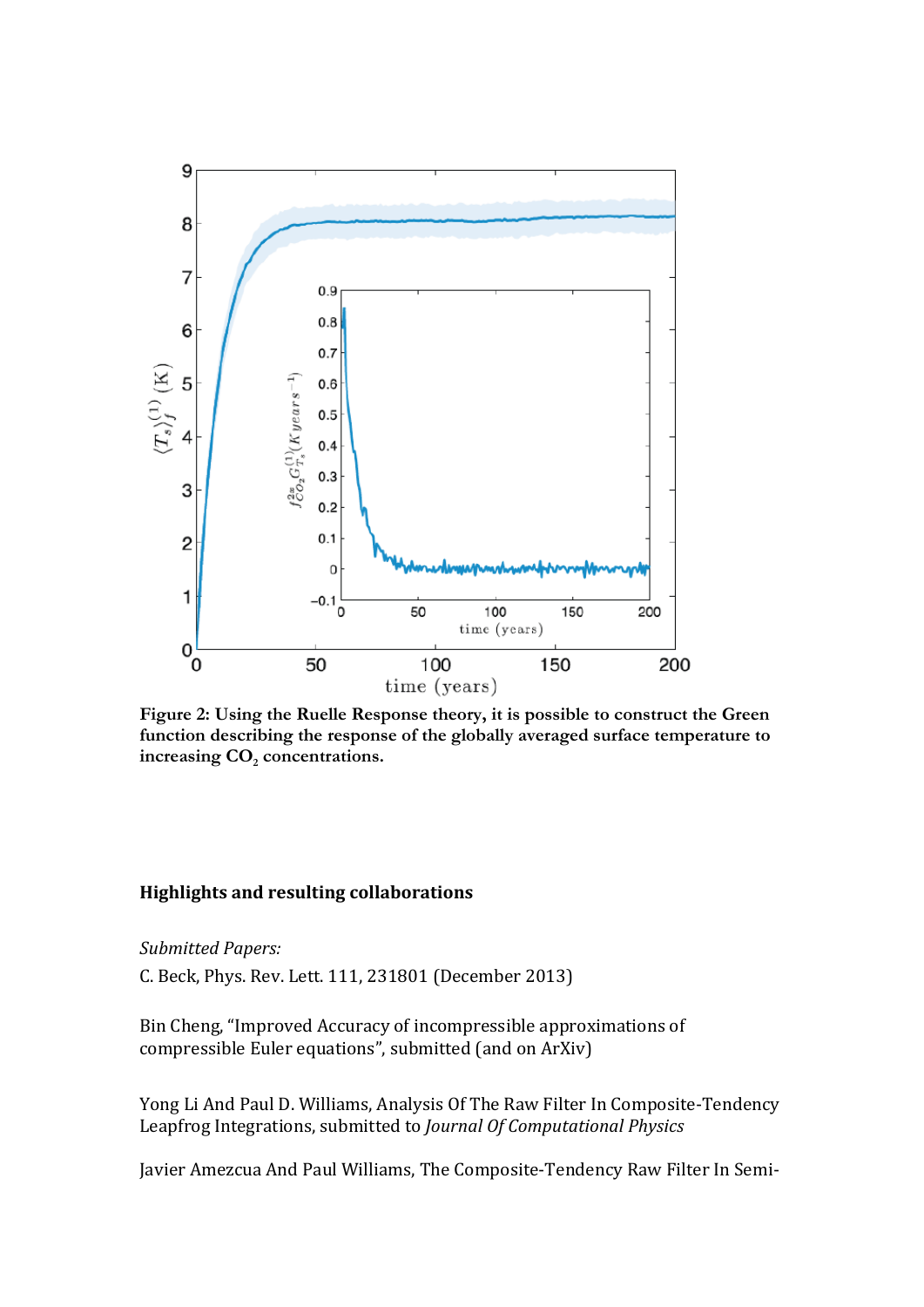Implicit Integrations, submitted to *Quarterly Journal Of The Royal Meteorological Society*

Paul D. Williams And Christopher W. Kelsall, Zonal Jet Formation In Numerical Simulations Of A Large Rotating Annulus Experiment, submitted to *Journal Of The Atmospheric Sciences*

D. Ruelle, Nonequilibrium statistical mechanics of turbulence

Roytsov, Roulstone and Banos, Invariants of Monge‐Ampère operators and some 3D meteorological models

F. Bouchet, J. Laurie, and O. zaboronski, Langevin dynamics, large deviations and instantons for the quasi-geostrophic model and two-dimensional Euler equations, 2014, submitted to *J. Stat. Phys*

Lucarini, Pascale, Wouters, Blender, Ragone, Herbert, Mathematical and Physical Ideas for climate science, submitted to *Rev, Geophysics*

Ragone, Lucarini, Lunkeit, A new framework for climate sensitivity and prediction, submitted to *Climate dynamics*

Bodai, Lucarini, Lunkeit, Global Instability in a Sellers‐type model, submittted to *Climate Dynamics*

R.Aimino, H. Hu, M. Nicol, A. Torok, S. Vaienti, Polynomial Loss Of Memory For Maps Of The Interval With A Neutral Fixed Point, Submitted, Http://Arxiv.Org/Pdf/1402.4399.Pdf,

D. Faranda, X. Leoncini, S. Vaienti, Mixing Properties In The Advection Of Passive Tracers Via Recurrences And Extreme Value Theory, Submitted, **Arxiv:1402.3798**

D. Faranda, S. Vaienti, Extreme Value Laws For Dynamical Systems Under Observational Noise, Submitted, Arxiv:1308.5624

Ya. Pesin, Yun Zhao, "Scaled Entropy for Dynamical Systems", Preprint, PSU, 2014 submitted to *J. of Statistical Physics*

# **Book planned**

Valerio Lucarini, Davide Faranda, Jeroen Wouters (U. Hamburg, Germany); Jorge Freitas, Ana Moreira Freitas (U. Oporto, Portugal); Mark Holland (U. Exeter, UK); Matthew Nicol (U. Houston, USA); Mike Todd (U. St. Andrews, UK); S. Vaienti (U. Toulon, France)., *Extremes and Recurrence in Dynamical Systems*

# **Other outputs**

Planned Workshops/Conferences: "GEOMETRIC METHODS IN DYNAMICAL SYSTEMS", CIRM, 31 March ‐‐ 4 April 2014.